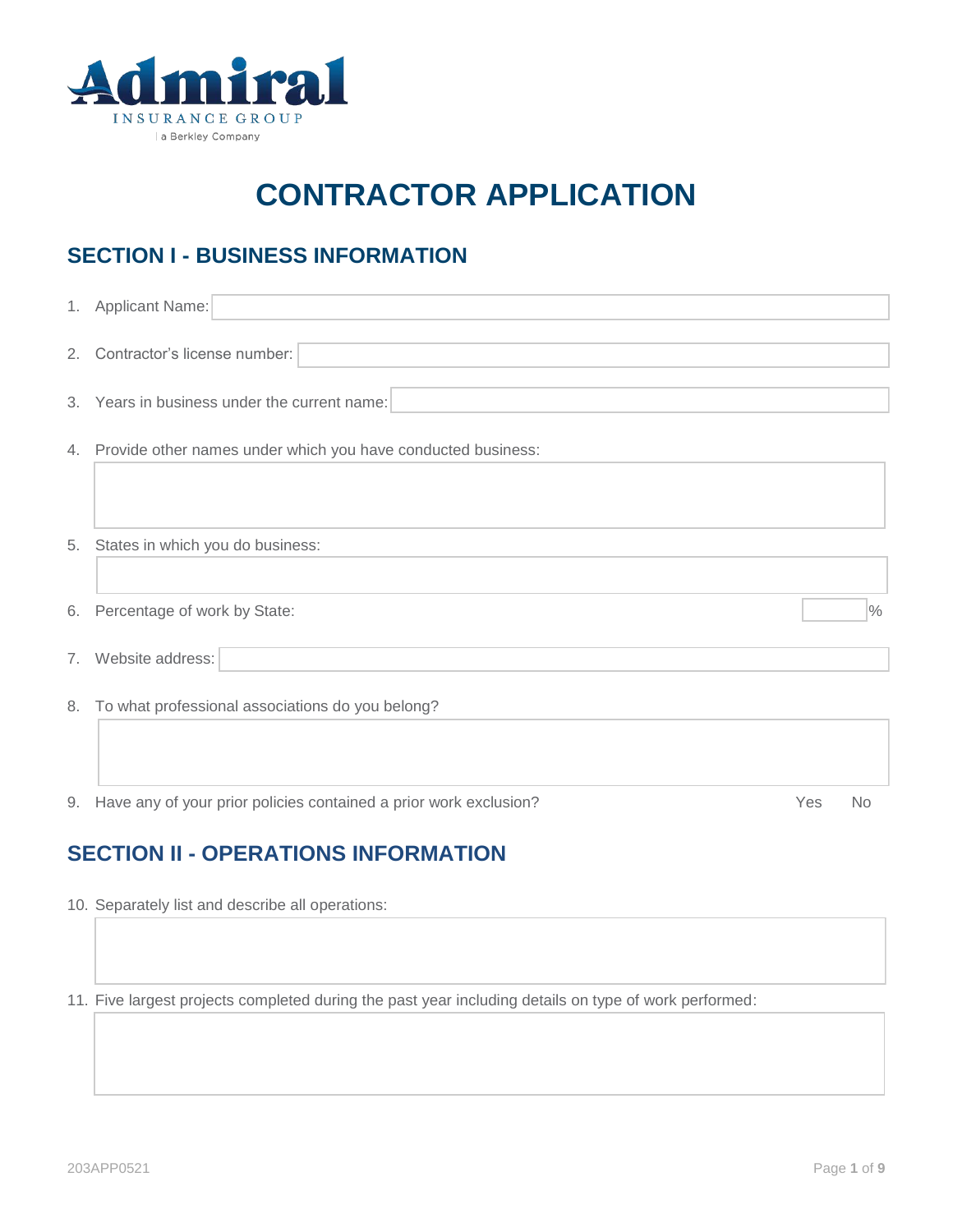### 12. Ongoing projects and projects scheduled for the upcoming year:

### **13. Indicate the percentage of revenue for work performed by you or on your behalf: (MUST TOTAL 100%)**

| <b>Residential</b>      |      | <b>Commercial</b>      |               |
|-------------------------|------|------------------------|---------------|
| <b>New Construction</b> |      | % New Construction     | $\frac{0}{0}$ |
| <b>Remodel/ Repair</b>  | $\%$ | <b>Remodel/ Repair</b> | $\frac{0}{0}$ |

### 14. **Revenue Estimates:**

| Next 12 months | <b>Direct Payroll</b> |  | <b>Subcontractor Costs</b> |  | <b>Gross Receipts</b> |  |
|----------------|-----------------------|--|----------------------------|--|-----------------------|--|
|                | ∩<br>۰D               |  | \$                         |  | ∩<br>Φ                |  |

### **15. Actual for five prior years:**

| Year |    | <b>Direct Payroll</b> | <b>Subcontractor Costs</b> | <b>Gross Receipts</b> |
|------|----|-----------------------|----------------------------|-----------------------|
|      | ש  |                       |                            |                       |
|      | ъD |                       |                            |                       |
|      |    |                       |                            |                       |
|      | نك |                       |                            |                       |
|      | ۰D |                       |                            |                       |

### **16. Percentage of Operations as:**

| <b>General Contractor</b> |               | <b>Subcontractor</b> |               | <b>Owner/Builder</b> |               | <b>Construction Manager</b> |               |  |
|---------------------------|---------------|----------------------|---------------|----------------------|---------------|-----------------------------|---------------|--|
|                           | $\frac{0}{0}$ |                      | $\frac{0}{0}$ |                      | $\frac{0}{0}$ |                             | $\frac{0}{0}$ |  |

17. If yes to Construction Manager, please provide percentage of revenue broken out for:

At Risk  $\frac{1}{2}$  % Agency  $\frac{1}{2}$  %

|  | Agency |  |
|--|--------|--|
|--|--------|--|

"At Risk" means: Consultant to the owner and performs general contractor duties.

"Agency" means: Consultant to the owner only. No general contractor duties.

18. Do you perform any work at greater than 2 stories?  $\bigcirc$  Yes  $\bigcirc$  No

If Yes, please provide the following: Work under 2 stories:  $\vert \hspace{1cm} \vert \hspace{1cm} \rangle$ 

Work greater than 2 stories:  $\frac{1}{8}$ 

Maximum number of stories worked:

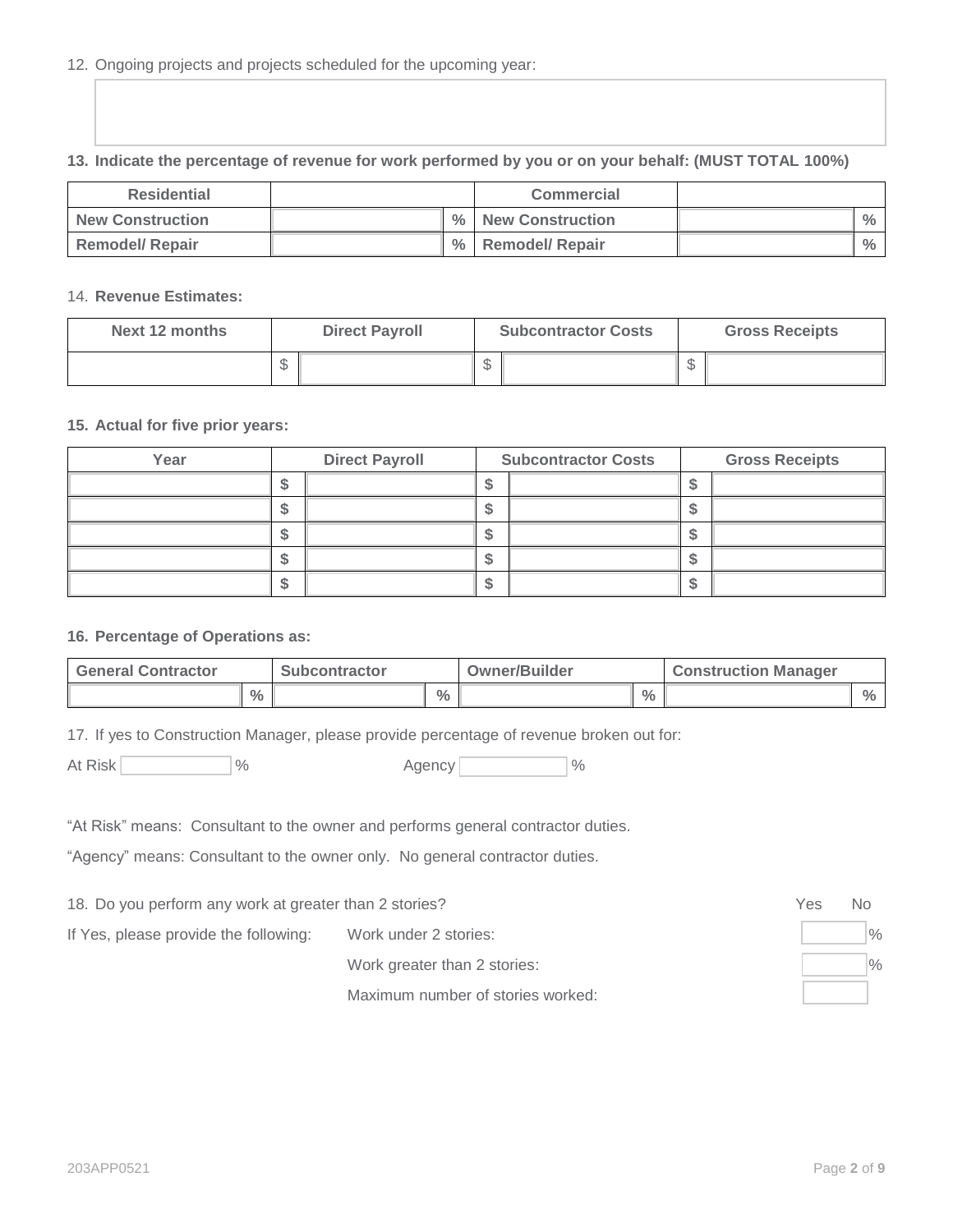#### 19. **Please provide type of construction work performed by you (Direct) or subcontracted (Sub).** NOTE: Direct is a percentage of total direct payroll and subbed is a percentage of total subcontractor cost.

| <b>Type</b>                                                                                                                                 | <b>Direct</b>                           | Sub                                                                                                               | <b>Type</b>                                                                                                                                                                                | <b>Direct</b> | Sub           | <b>Type</b>                                               | <b>Direct</b>                | Sub                            |  |  |  |  |
|---------------------------------------------------------------------------------------------------------------------------------------------|-----------------------------------------|-------------------------------------------------------------------------------------------------------------------|--------------------------------------------------------------------------------------------------------------------------------------------------------------------------------------------|---------------|---------------|-----------------------------------------------------------|------------------------------|--------------------------------|--|--|--|--|
| Asbestos                                                                                                                                    | $\frac{0}{0}$                           | $\frac{0}{0}$                                                                                                     | Foundations                                                                                                                                                                                | $\frac{0}{0}$ | $\frac{0}{0}$ | Refinery/<br>Petrochemical                                | $\frac{0}{0}$                | $\frac{0}{0}$                  |  |  |  |  |
| $\frac{0}{0}$<br><b>Gas Mains</b><br>$\frac{0}{0}$<br>$\frac{0}{0}$<br>$\%$<br>Roofing<br><b>Blasting</b><br>$\frac{0}{0}$<br><b>Boiler</b> |                                         |                                                                                                                   |                                                                                                                                                                                            |               |               |                                                           |                              |                                |  |  |  |  |
| $\frac{0}{0}$<br>$\frac{0}{0}$<br>$\frac{0}{0}$<br>Grading of Land<br>Scaffolding<br>Installation                                           |                                         |                                                                                                                   |                                                                                                                                                                                            |               |               |                                                           |                              | $\frac{0}{0}$<br>$\frac{0}{0}$ |  |  |  |  |
| <b>Bridge Work</b>                                                                                                                          | <b>Seismic Retrofitting</b>             | $\frac{0}{0}$                                                                                                     | $\%$                                                                                                                                                                                       |               |               |                                                           |                              |                                |  |  |  |  |
| Carpentry                                                                                                                                   | $\frac{0}{0}$                           | $\frac{0}{0}$                                                                                                     | <b>HVAC</b>                                                                                                                                                                                | $\%$          | $\frac{0}{0}$ | Sewer/ Water                                              | $\frac{0}{0}$                | $\%$                           |  |  |  |  |
| Carpentry (framing)                                                                                                                         | $\frac{0}{0}$                           | $\frac{0}{0}$                                                                                                     | Insulation                                                                                                                                                                                 | $\frac{0}{0}$ | $\%$          | Shoring,<br>Underpinning,<br>Cofferdam or<br>Caisson work | $\frac{0}{0}$                | $\frac{0}{0}$                  |  |  |  |  |
| Concrete                                                                                                                                    | $\frac{0}{0}$                           | $\frac{0}{0}$                                                                                                     | Lead Removal                                                                                                                                                                               | $\frac{0}{0}$ | $\frac{0}{0}$ | Solar                                                     | $\frac{0}{0}$                | $\%$                           |  |  |  |  |
| <b>Condo Conversions</b>                                                                                                                    | $\frac{0}{0}$                           | $\frac{0}{0}$                                                                                                     | Maintenance-<br>Industrial                                                                                                                                                                 | $\%$          | $\frac{0}{0}$ | Steel-Structural                                          | $\frac{0}{0}$                | $\%$                           |  |  |  |  |
| <b>Crane Operations</b>                                                                                                                     | $\frac{0}{0}$                           | $\%$                                                                                                              | Masonry                                                                                                                                                                                    | $\%$          | $\%$          | Steel/ Ornamental                                         | $\frac{0}{0}$                | $\%$                           |  |  |  |  |
| Demolition                                                                                                                                  | $\frac{0}{0}$                           | $\frac{0}{0}$                                                                                                     | Mechanical                                                                                                                                                                                 | $\%$          | $\frac{0}{0}$ | Street/Road                                               | $\frac{0}{0}$                | $\%$                           |  |  |  |  |
| <b>Direction Drilling</b>                                                                                                                   | $\frac{0}{0}$                           | $\frac{0}{0}$                                                                                                     | Mold<br>Remediation                                                                                                                                                                        | $\frac{0}{0}$ | $\frac{0}{0}$ | <b>Stucco</b>                                             | $\frac{0}{0}$                | $\%$                           |  |  |  |  |
| Drilling                                                                                                                                    | $\frac{0}{0}$                           | $\frac{0}{0}$                                                                                                     | Oil Field<br>Servicing                                                                                                                                                                     | $\frac{0}{0}$ | $\frac{0}{0}$ | <b>Supervisory Only</b>                                   | $\frac{0}{0}$                | $\%$                           |  |  |  |  |
| Door/Window                                                                                                                                 | $\frac{0}{0}$                           | $\%$                                                                                                              | Painting:                                                                                                                                                                                  |               |               | Tanks                                                     | $\frac{0}{0}$                | $\%$                           |  |  |  |  |
|                                                                                                                                             |                                         |                                                                                                                   | Exterior                                                                                                                                                                                   | $\frac{0}{0}$ | $\frac{0}{0}$ |                                                           |                              |                                |  |  |  |  |
|                                                                                                                                             |                                         |                                                                                                                   | Interior                                                                                                                                                                                   | $\%$          | $\frac{0}{0}$ | Telecom                                                   | $\frac{0}{0}$                | $\%$                           |  |  |  |  |
| Drywall                                                                                                                                     | $\frac{0}{0}$                           | $\frac{0}{0}$                                                                                                     | Plastering                                                                                                                                                                                 | $\%$          | $\frac{0}{0}$ | <b>Traffic Signals</b>                                    | $\frac{0}{0}$                | $\%$                           |  |  |  |  |
| <b>EIFS</b>                                                                                                                                 | $\frac{0}{0}$                           | $\frac{0}{0}$                                                                                                     | Pile Driving                                                                                                                                                                               | $\%$          | $\%$          | <b>Utilities</b>                                          | $\frac{0}{0}$                | $\frac{0}{0}$                  |  |  |  |  |
| Electrical                                                                                                                                  | $\frac{0}{0}$                           | $\frac{0}{0}$                                                                                                     | Pipelines                                                                                                                                                                                  | $\%$          | $\frac{0}{0}$ | Waterproofing                                             | $\%$                         | $\frac{0}{0}$                  |  |  |  |  |
| Excavation                                                                                                                                  | $\frac{0}{0}$                           | $\frac{0}{0}$                                                                                                     | Plumbing                                                                                                                                                                                   | $\%$          | $\frac{0}{0}$ | Other                                                     | $\%$                         | $\%$                           |  |  |  |  |
| Fire Suppression                                                                                                                            | $\frac{0}{0}$                           | $\frac{0}{0}$                                                                                                     | Railroad                                                                                                                                                                                   | $\frac{0}{0}$ | $\%$          |                                                           |                              |                                |  |  |  |  |
| If Other, please describe:                                                                                                                  |                                         |                                                                                                                   |                                                                                                                                                                                            |               |               |                                                           |                              |                                |  |  |  |  |
| a)                                                                                                                                          |                                         |                                                                                                                   | 20. If you hire subcontractors to perform work on your behalf:<br>Do you collect certificates of insurance from all subcontractors?<br>Who reviews certificates? Name/Contact information: |               |               |                                                           | Yes No                       |                                |  |  |  |  |
| b)                                                                                                                                          | Are certificates retained for 10 years? |                                                                                                                   |                                                                                                                                                                                            |               |               |                                                           | $\bigcirc$ Yes $\bigcirc$ No |                                |  |  |  |  |
|                                                                                                                                             |                                         |                                                                                                                   |                                                                                                                                                                                            |               |               |                                                           |                              |                                |  |  |  |  |
| $\circ$ )                                                                                                                                   |                                         | If No, how long?<br>Yes ◯ No<br>Do you execute written contracts with all subcontractors performing work for you? |                                                                                                                                                                                            |               |               |                                                           |                              |                                |  |  |  |  |

If No, please explain exceptions: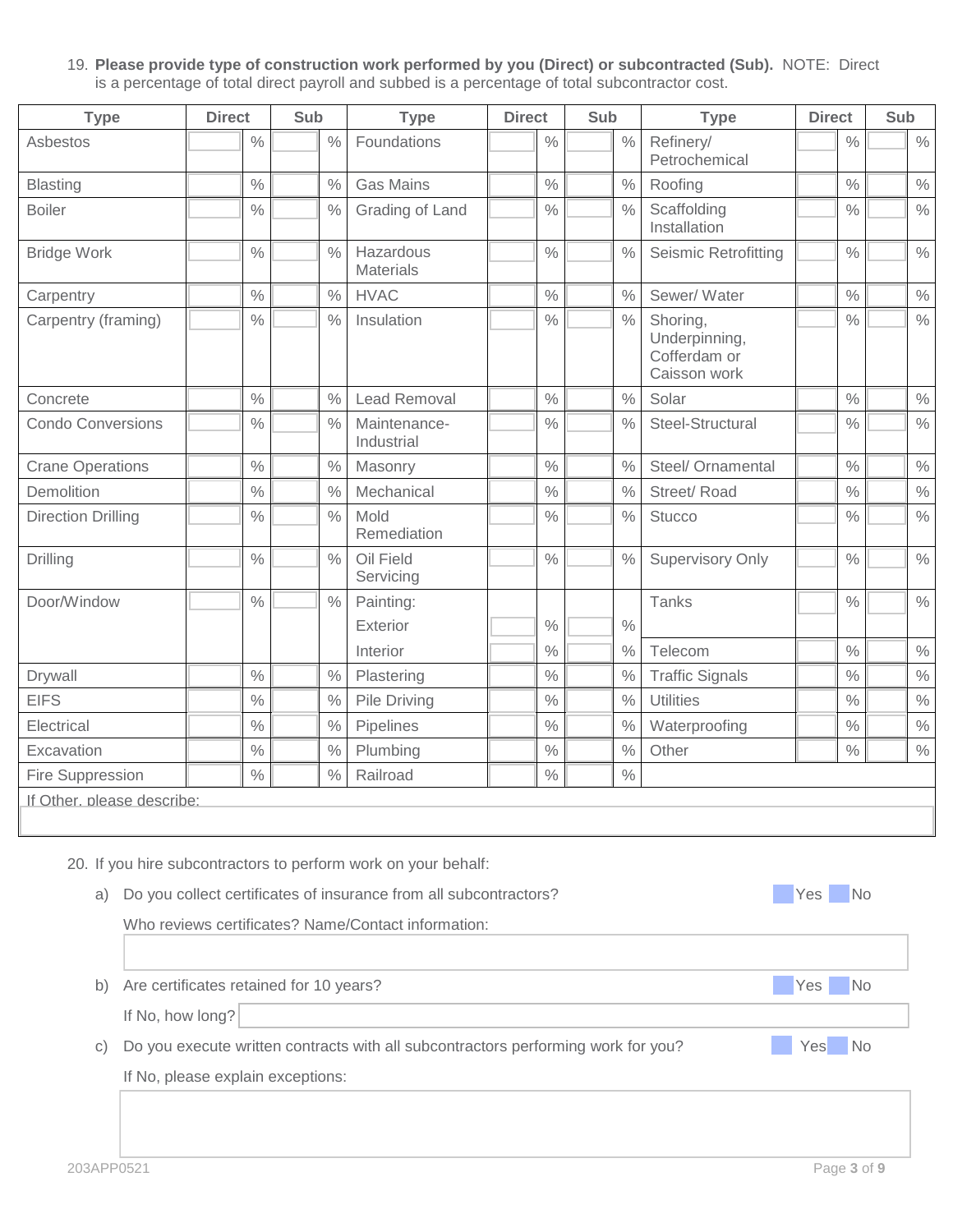d) Do all written contracts with subcontractors require them to:

| Carry limits equal to your limits of liability? |  |  |
|-------------------------------------------------|--|--|
|                                                 |  |  |

- ii. Carry excess limits of Insurance?  $\bigcirc$  Yes  $\bigcirc$  No
- iii. If Yes, how much?  $\sim$
- iv. Name you as an Additional Insured, including Completed Operations?  $\bigcirc$  Yes  $\bigcirc$  No
- v. Defend, indemnify and hold you harmless?  $\bigcirc$  Yes  $\bigcirc$  Yes  $\bigcirc$  No
- vi. Maintain Workers Compensation insurance?  $\bigcirc$  Yes  $\bigcirc$  Yes  $\bigcirc$  No
- 21. Do you employ temporary, volunteer, or casual workers?  $\bigcap$  Yes  $\bigcap$  Yes  $\bigcap$  No

If Yes, please explain:

#### **NEW YORK ONLY NEW YORK ONLY**

 $\bigcirc$  Yes  $\bigcirc$  No

#### **(Answer if you currently, or have ever, done work in the state of New York)**

22. Please provide revenue breakdown for the following geographic territories of New York:

| <b>Territory</b>                                                      | <b>Revenues</b> |  |  |
|-----------------------------------------------------------------------|-----------------|--|--|
| 5 Boroughs of NYC (Manhattan, Bronx, Brooklyn, Queens, Staten Island) |                 |  |  |
| Nassau, Suffolk, Westchester & Rockland Counties                      |                 |  |  |
| Remainder of State                                                    |                 |  |  |

23. Please provide description of New York projects, address, duration of the project and costs for the upcoming term:

24. Have you had any NY Labor Law/Employee Injury/Sub claims in the past 5 years?  $\bigcirc$  Yes  $\bigcirc$  No

If Yes, please provide details and specify whether a subcontractor injury or an employee injury:

25. If you hire subcontractors is it required by written contract that they evidence coverage on an unmodified CGL policy without limitations, or exclusions related to Insured Contracts, Employers Liability or the use of subcontractors in NY?  $\bigcirc$  Yes  $\bigcirc$  No

203APP0521 Page **4** of **9**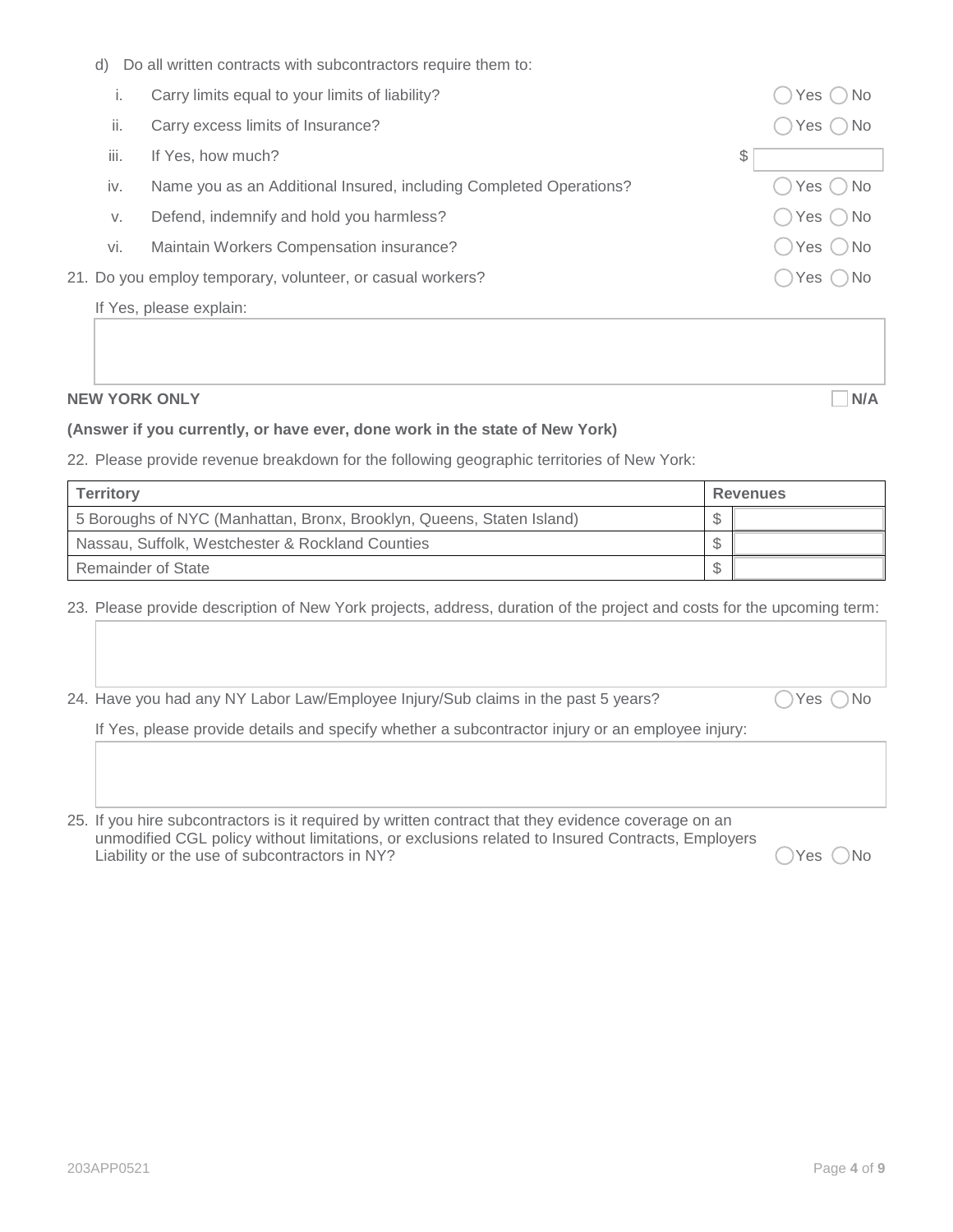# **SECTION III - RESIDENTIAL CONSTRUCTION N/A**



RESIDENTIAL means single-family dwellings, multi-family dwellings, duplexes, triplexes, fourplexes, patio homes, condominiums, condominium conversions, tract homes, custom homes, townhouses and cooperatives, but not apartments.

#### **26. Please provide percentage of revenue and unit breakdown for each type of residential project below that you are currently working on or will in the upcoming term:**

|                      | <b>New</b> |               | # of Units or<br><b>Homes</b> | <b>Remodel/ Repair</b> |      | # Units or<br><b>Homes</b> |
|----------------------|------------|---------------|-------------------------------|------------------------|------|----------------------------|
| Custom single family |            | $\%$          |                               |                        | $\%$ |                            |
| Tract homes          |            | $\%$          |                               |                        | $\%$ |                            |
| Duplex/triplex/quads |            | $\%$          |                               |                        | $\%$ |                            |
| Townhomes            |            | $\%$          |                               |                        | $\%$ |                            |
| Condominiums         |            | $\frac{0}{0}$ |                               |                        | $\%$ |                            |

27. Please provide description of any new townhome, condominium or tract home projects that you have performed work for in the past 10 years:

| 28. Do you perform work for regional or national home builders? | $\bigcap$ Yes $\bigcap$ No |  |  |  |  |  |
|-----------------------------------------------------------------|----------------------------|--|--|--|--|--|
|-----------------------------------------------------------------|----------------------------|--|--|--|--|--|

If Yes, please name the builder(s) and describe work performed:

29. How many units were in the entire development?

30. Have you been named in any construction defect claims in the last 10 years?  $\bigcirc$  Yes  $\bigcirc$  No

If Yes, please describe and include state:

31. Have you or will you ever convert apartments to condominiums?  $\bigcirc$  Yes  $\bigcirc$  Yes  $\bigcirc$  No

If Yes, please provide a description of projects and when completed:

32. Have you ever built on hillsides, terraces, landfills, or subsidence areas?  $\bigcap$  Yes  $\bigcap$  Yes  $\bigcap$  No

If Yes, please explain: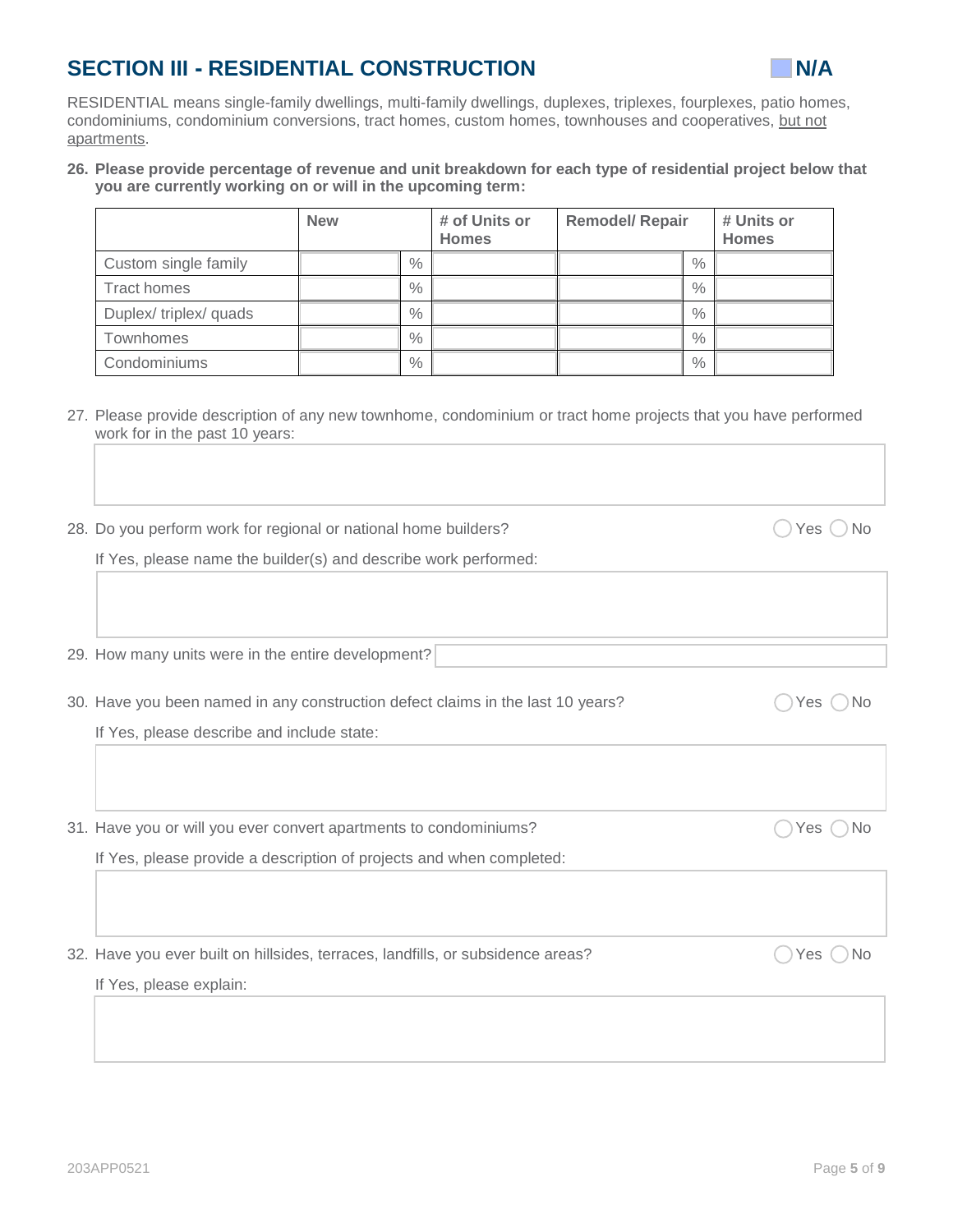### **SECTION IV - RISK MANAGEMENT PRACTICES**

| 33. Have you been cited by OSHA or MSHA for violations in the past five years?                                                                 | Yes                |
|------------------------------------------------------------------------------------------------------------------------------------------------|--------------------|
| If Yes, please explain:                                                                                                                        |                    |
|                                                                                                                                                |                    |
|                                                                                                                                                |                    |
| 34. Do you have a formal safety program in place?                                                                                              | .No<br>Yes         |
| If Yes, please describe:                                                                                                                       |                    |
|                                                                                                                                                |                    |
| 35. Do you employ a full-time safety director?                                                                                                 | Yes<br><b>No</b>   |
| Name:                                                                                                                                          |                    |
|                                                                                                                                                |                    |
| Contact Information:                                                                                                                           |                    |
|                                                                                                                                                |                    |
| 36. Is fall protection included in your safety program?                                                                                        | No<br>Yes          |
| 37. Do you maintain Workers Compensation insurance?                                                                                            | Yes ( ) No         |
| If Yes, please attach your current Experience Modification worksheet.                                                                          |                    |
|                                                                                                                                                |                    |
| 38. Do you or any representative of the company have knowledge of an occurrence including alleged                                              |                    |
| construction defects, breach of contract, property damage or worker / third party bodily injury that<br>could give rise to a claim or lawsuit? | <b>No</b><br>Yes l |
| If Yes, please provide all facts and circumstances related to the occurrence:                                                                  |                    |
|                                                                                                                                                |                    |

#### **Please note the following documents are material to completion of the questionnaire and must be attached:**

- Five-year loss summary based on company loss runs valued within 90 days of the proposed effective date.
- Statement of qualifications, brochure or other advertising material.
- Copies of open and closed OSHA or MSHA violations and related correspondence.

#### **If you perform any Roofing or EIFS work please complete the applicable attached addendum.**

**IF NOT, skip to the last page to sign and date.**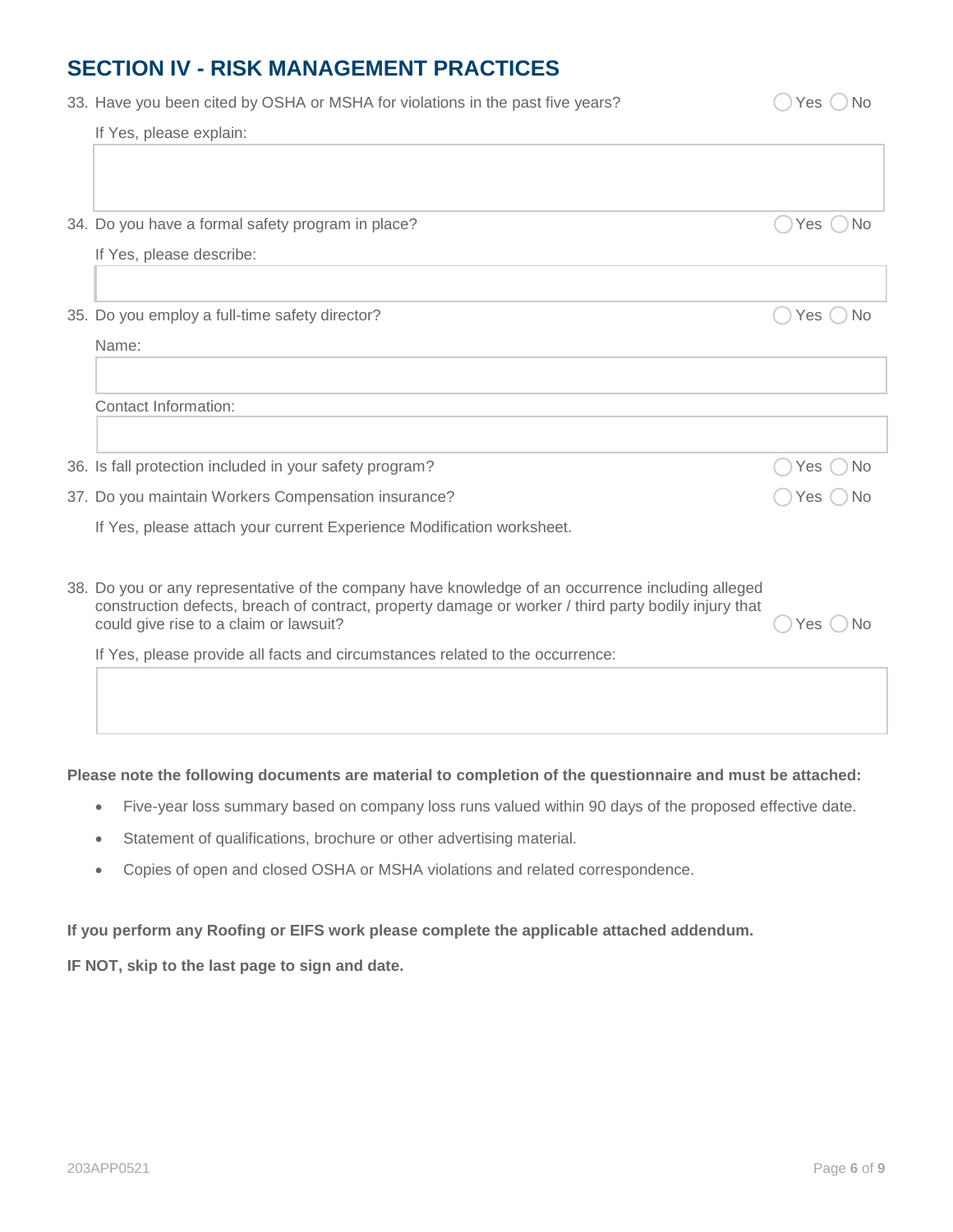## **ADDENDUM - ROOFING CONTRACTORS ONLY NIGHT AND RELATIONS ONLY N/A**



39. Please provide the percentage of each type of roof, materials used and roofing method:

| <b>Type of Roof</b> |  |                    | <b>Materials Used</b>   |               | <b>Method</b>     |      |
|---------------------|--|--------------------|-------------------------|---------------|-------------------|------|
| Pitched             |  | $\frac{0}{0}$      | Asphalt Shingle         | $\%$          | <b>Torch Down</b> | $\%$ |
| Low Slope           |  | $\frac{0}{0}$      | Wood / Shake Shingle    | $\frac{0}{0}$ | Hot Air Welding   | $\%$ |
| Flat                |  | $\%$               | Slate                   | $\%$          | Hot Tar           | $\%$ |
| Other               |  | $\%$               | Tile                    | $\frac{0}{0}$ | Other             | $\%$ |
|                     |  |                    | Metal                   | $\%$          |                   |      |
|                     |  | <b>EDPM Rubber</b> | $\%$                    |               |                   |      |
|                     |  |                    | Polyurethane Foam       | $\frac{0}{0}$ |                   |      |
|                     |  |                    | <b>Modified Bitumen</b> | $\%$          |                   |      |

40. Please describe your procedures in the event of inclement weather:

41. Are roof openings covered to prevent weather infiltration after work hours?  $\bigcirc$  Yes  $\bigcirc$  No

- 42. If Yes, please explain methods and supervisory practices
- 43. Are there any circumstances under which you will leave a roof open or unattended for more than 2 hours?  $\bigcirc$  Yes  $\bigcirc$  No

If Yes, please describe the circumstances:

44. Please describe your open roof & heat application protection procedures:

45. How long do you remain at a heat application job site when work is completed for the day?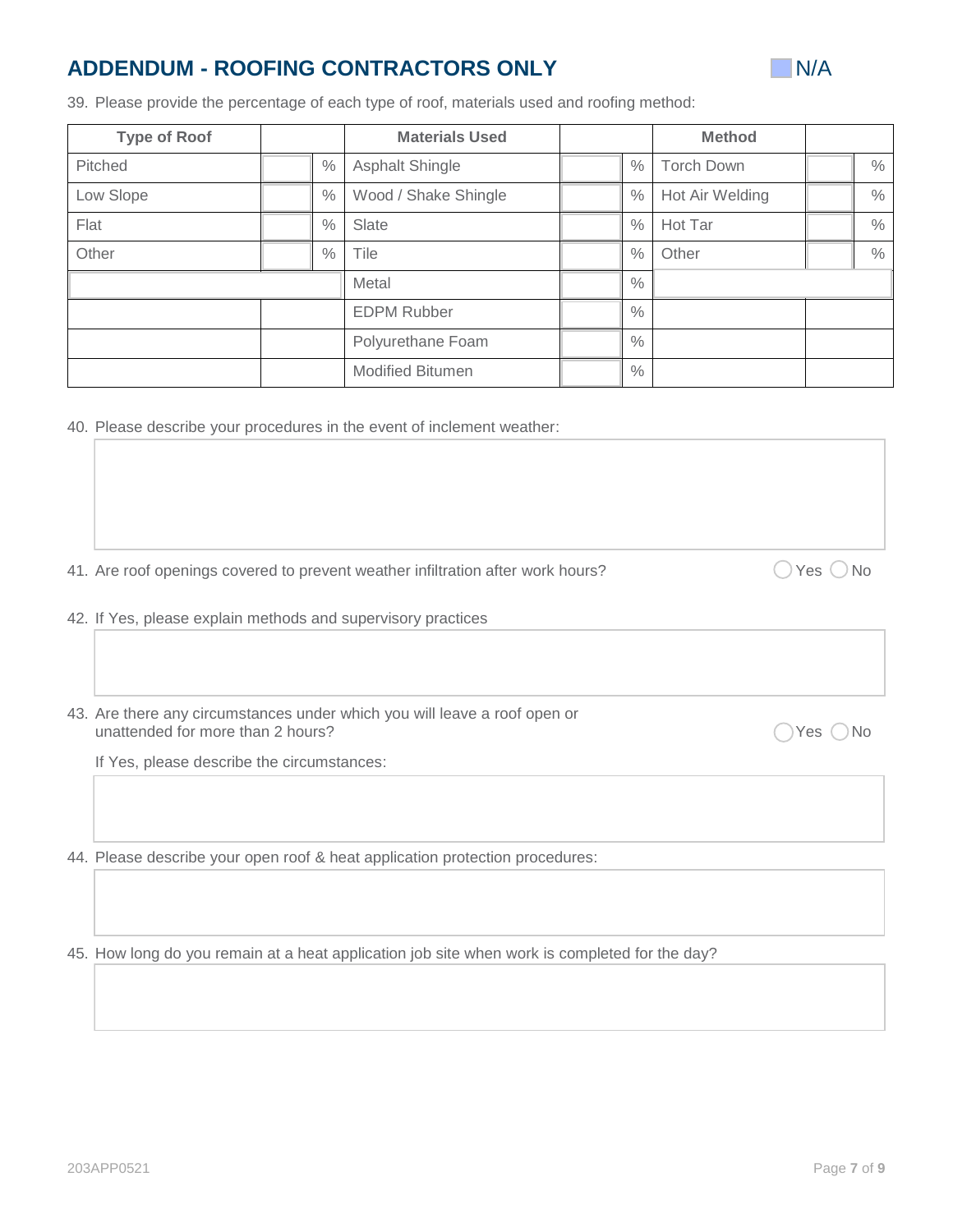# **ADDENDUM - EIFS CONTRACTORS ONLY ADDENDUM - EIFS**



#### **46. Type of EIFS Systems installed:**

| ${\sf \tau}$ ype           | <b>Residential</b> | <b>Commercial</b> |  |
|----------------------------|--------------------|-------------------|--|
| <b>Barrier Wall System</b> | $\frac{0}{0}$      | $\frac{0}{0}$     |  |
| Drainable EIFS             | $\frac{0}{0}$      | $\frac{0}{0}$     |  |

#### **47. For all EIFS projects please provide the below information:**

| <b>Construction Type</b>                                                | <b>Estimated to be completed or</b><br>commenced during the policy<br>period |      | <b>Completed prior to the policy</b><br>period within the last 5 years |      |
|-------------------------------------------------------------------------|------------------------------------------------------------------------------|------|------------------------------------------------------------------------|------|
| Over metal/iron structures                                              |                                                                              | $\%$ |                                                                        | $\%$ |
| Over combination of metal/iron<br>structures with masonry or brick wall |                                                                              | $\%$ |                                                                        | $\%$ |
| Over wood frame structures                                              |                                                                              | $\%$ |                                                                        | %    |

48. Please describe the training and / or certification that you or your subcontractors have received from EIFS Manufacturers:

49. Please provide names of the manufacturer(s) your contractors receive training from (i.e. Parex, Sto Corp, Dryvit Systems, Master Wall, Inc, Master Builders Solutions):

Please include a copy of the training certificate(s) from the manufacturer.